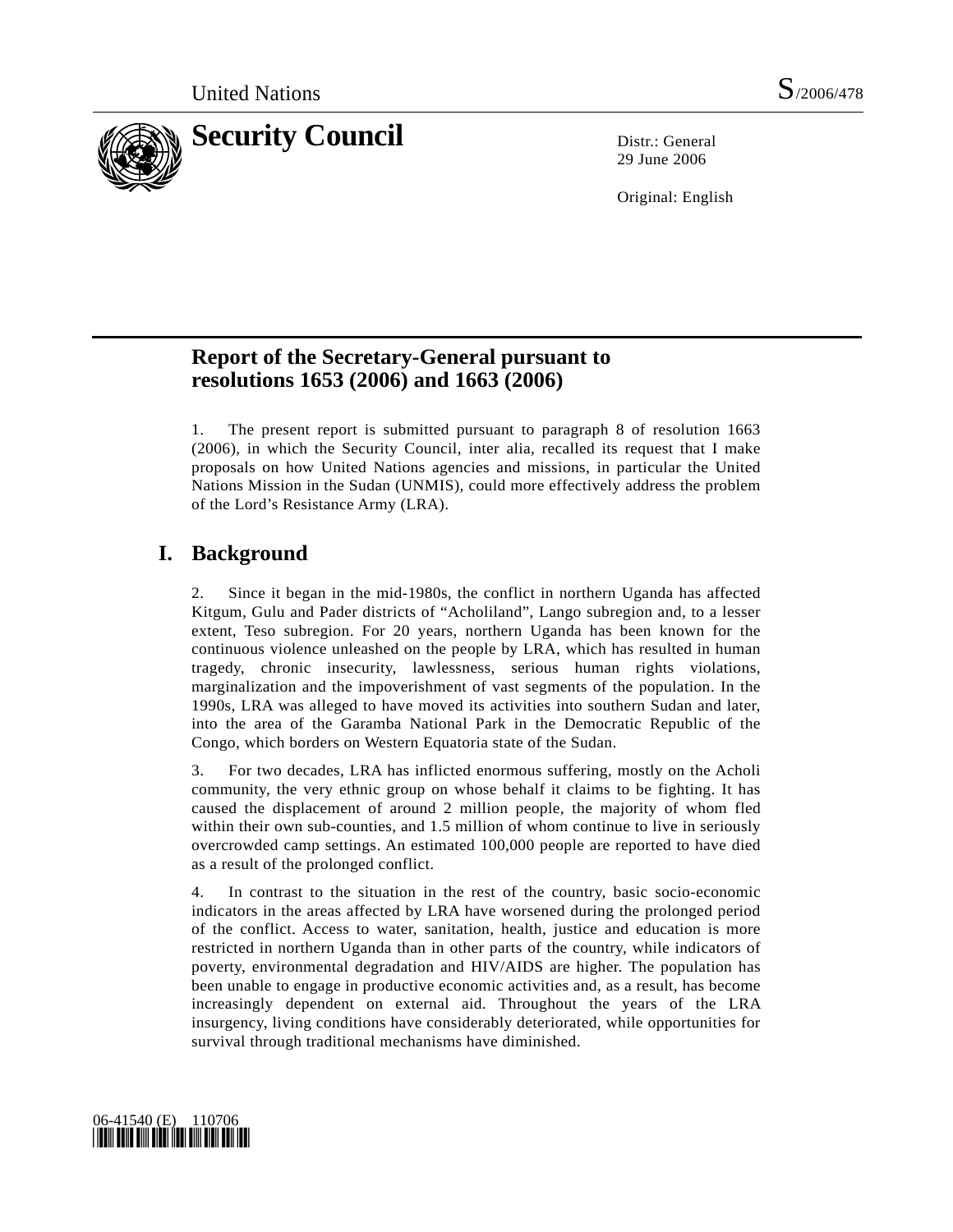5. There is a lack of credible information on the strength and capacity of LRA. Although its forces are believed to have diminished over the past years, LRA remains active in the border regions between the Democratic Republic of the Congo, Uganda and southern Sudan. Despite its reduced numbers, it presents a real threat to the rule of law and adds to the existing security problems in the Great Lakes region, which are compounded, inter alia, by the breakdown of local authority and law enforcement mechanisms. The extended period of breakdown in the rule of law and in the civilian administration of justice in the LRA-affected areas in northern Uganda, as well as excessive reliance on poorly trained armed forces, such as local defence units, has further exacerbated the security situation and undermined the trust of the population of northern Uganda in the will and ability of the Government of Uganda to protect them.

6. Given the high level of insecurity prevailing in the LRA-affected areas, it is often difficult to distinguish between LRA attacks and acts of banditry committed by disaffected armed elements and common criminals. It should be noted that attacks by LRA are at their lowest recorded levels in several years and there is evidence of its diminished military capacity.

7. While the exact strength of LRA is unknown, it appears to represent currently no more than several hundred active combatants, and does not seem to be a credible military force. However, it has a proven ability to regroup and continue committing atrocities. Furthermore, LRA remains a violent criminal group with a severe disruptive capacity against the civilian population within its reach, humanitarian convoys in the area and personnel of the United Nations Mission in the Democratic Republic of the Congo (MONUC), UNMIS and other United Nations programmes, funds and agencies operating in the Great Lakes region. I share the view of the Security Council that, as such, LRA should be regarded as a threat to regional peace.

8. The United Nations has been deeply concerned about LRA activities. Efforts have been made to address them within existing capabilities and in strict compliance with the mandates of the United Nations programmes, agencies and missions operating in Uganda and in the Great Lakes region. Such efforts are carried out without prejudice to the responsibility of the Government of Uganda to protect civilians and address the challenges created by the criminal activities and the human rights abuses committed by LRA. In that regard, I was encouraged by the efforts of the Government of Uganda as reflected in its document concerning LRA (S/2006/271).

## **II. Implications of the activities of the Lord's Resistance Army**

9. According to the Commission on Human Rights, the conflict in northern Uganda has been marked by gross abuses of human rights and continuous violations of international humanitarian law by all sides.

10. The fundamental rights to life, liberty and personal safety are among the most consistently violated. Throughout the two decades of its insurgency, LRA has made the civilian population the target of most of its activity. Although significantly reduced, LRA violence against civilians continues, including abductions of children and adults, extrajudicial killings and sexual and gender-based violence, mostly rape and torture. Human rights violations by the Uganda People's Defence Forces (UPDF) and their auxiliary forces also continue to be reported. Irregular salary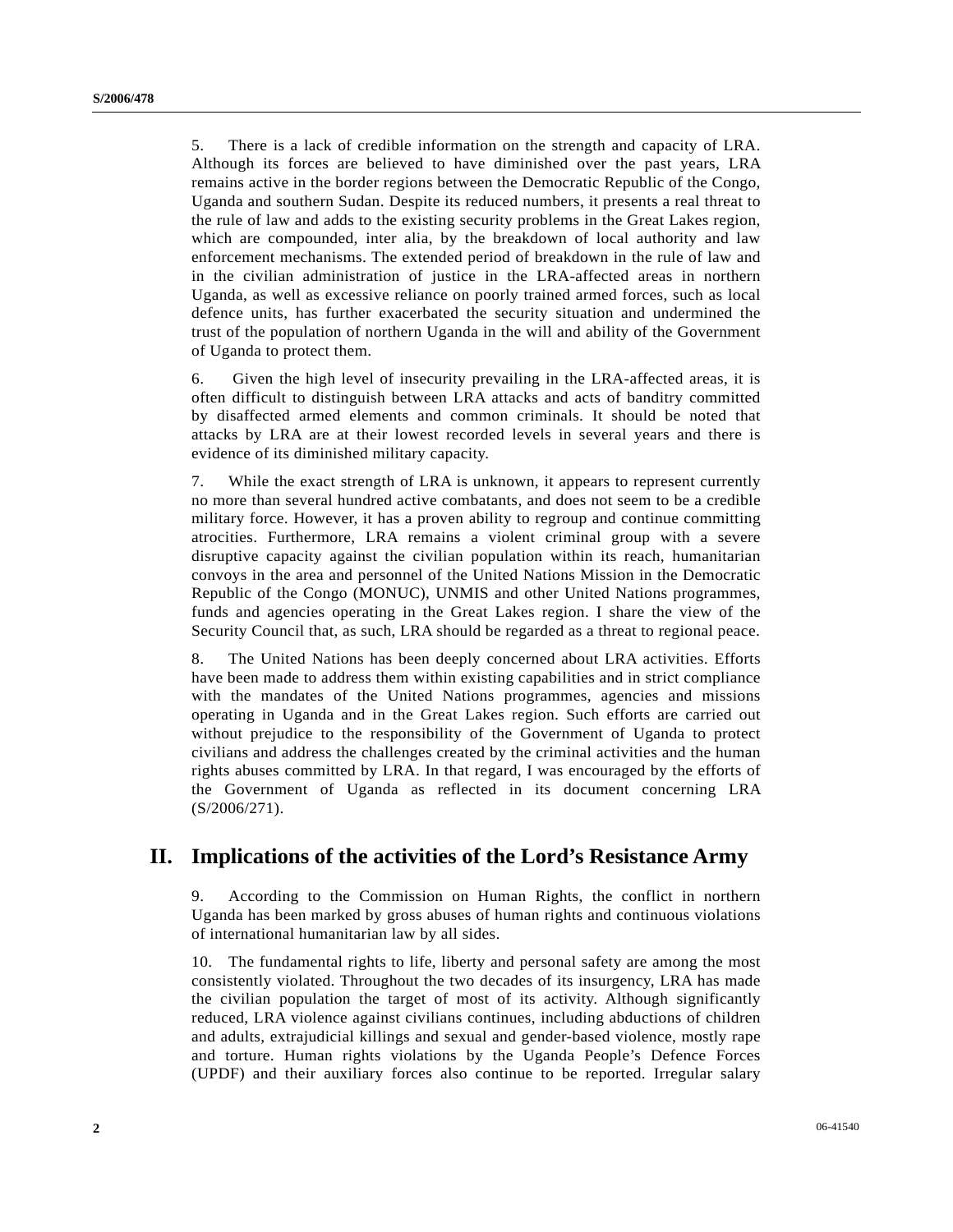payments to the Government security forces, in particular the local defence units referred to as the "Arrow Boys" in Teso and "Amuka" in Lango, have also contributed to abuses. The majority of these cases are not reported because of fear of reprisals, lack of concrete evidence and distrust of the existing judicial system. However, the Office of the United Nations High Commissioner for Human Rights (OHCHR) is currently investigating a number of such cases alleging abuses against civilians by security forces. One of the most alarming facts of life for civilians in the LRA-affected areas is the widespread use of torture. Former LRA abductees regularly speak of mistreatment during captivity, including severe beating and physical and psychological torture. Several reports of abuse have also been obtained from civilians detained by the security forces.

11. In 1996, the Government initiated, as a temporary measure, the displacement of the civilian population into protected camps in "Acholiland", to ensure their safety against the LRA incursions and, most important, to protect children from abductions. Ten years later, the internally displaced population remains in over 200 camps, under curfew and with limited freedom of movement within a designated security perimeter around the camp. In addition, civilian policing and judicial institutions are weak and sometimes non-existent in the remote rural areas of northern Uganda. Their accessibility is extremely limited for security, logistical and economic reasons. Numerous civilians interviewed in recent years by human rights observers have also questioned their impartiality.

12. The duration and conditions of encampment of the internally displaced persons present a unique challenge to the enjoyment of rights. The inability of the displaced to participate in decisions regarding their own future and to make an informed judgement, especially about security risks at their places of origin, has been a serious concern.

13. The conflict in northern Uganda has also transformed traditional gender roles in households and communities. The role of men in the family has been undermined, but the traditional tasks of women have remained unchanged. Additionally, in some cases, women are assuming the role of heads of household. More than a quarter of households in the camps for internally displaced persons in northern Uganda are headed by women. There is an increasing sense of frustration, especially on the part of the male population, which can no longer protect families, and this frustration often turns into anger and increased domestic violence against women.

14. Women and girls in the LRA-affected areas have been subjected to various forms of sexual and gender-based violence such as rape, forced marriage, enslavement, killings, torture, mutilation and starvation. Approximately 1,000 girls have returned from the bush with children conceived by LRA males. In addition to abuses by LRA, women are also reportedly harassed by Government security forces. Lack of civilian police trained in addressing sexual violence and exploitation, an inadequate legal framework, the absence of medical and psychological prevention and support services, and social barriers explain the reluctance of the victims to report violence of a sexual nature. Furthermore, reporting and referral mechanisms for women and girls are non-existent in internally displaced persons camps and, in rape cases, the absence of Government health facilities authorized to issue the legally required medical certificate to the victim is a significant obstacle to reporting and investigations.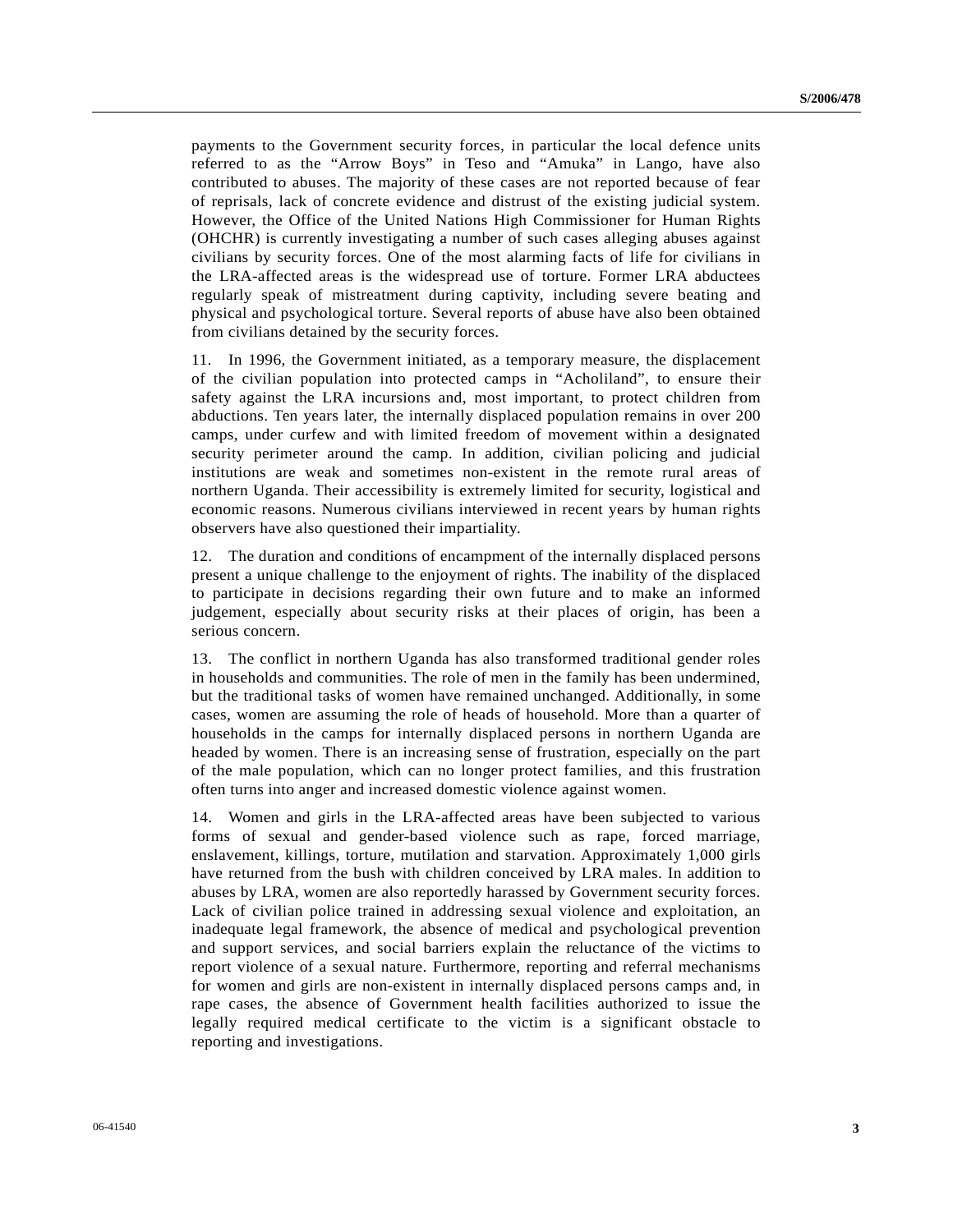15. Children continue to be the victims of violence and abuse by LRA in northern Uganda and southern Sudan. Neither the Government of Uganda nor the communities and families can protect their children against the horrible violence perpetrated by LRA. Despite a significant reduction in 2005 and 2006, child abductions by LRA continue to take place. On the other hand, the number of children and young people escaping from LRA has also significantly declined. There were 57 new arrivals in reception centres in April 2006, compared to 727 in April 2004. Initially, the phenomenon of "night commuting" among children was a response to LRA abductions. More recently, the motivation of children walking long distances on a daily basis to find safe haven has become more complex and is often related to the lack of protection within dysfunctional family structures. It is estimated that 20,000 abductees of all ages have returned home. However, the conflict has ruptured the social fabric. Its most appalling ramification is the failure of the families and the communities to reabsorb former abductees and children born in captivity.

16. Illiteracy, malnutrition and diseases are also prevalent among children, particularly in the internally displaced persons camps. There is a lack of basic social amenities and infrastructure, which has made the quality of life in the camps deplorable. Not surprisingly, the mortality rate is well above the emergency threshold in camps across northern Uganda.

17. The activities of LRA have hampered the efforts by the international community to respond to natural and man-made disasters in the region. Humanitarian operations, particularly efforts to reach the population in need in northern Uganda and southern Sudan, have been seriously affected. Vast swathes of the LRA-affected areas lack critical health-care systems, including provision of basic service and vaccinations. Return and reintegration of the returnees could be supported only in a spontaneous manner.

### **III. Assessment of United Nations missions and capabilities**

#### **A. United Nations Mission in the Sudan**

18. UNMIS has been deployed with the objective of supporting the parties in the implementation of the Comprehensive Peace Agreement of 9 January 2005. In the security area, the Mission's current mandate is limited by resolution 1590 (2005) to the following tasks:

 (a) To observe and monitor the movement of Sudanese armed groups and the redeployment of forces in the areas of UNMIS deployment in accordance with the ceasefire agreement;

 (b) To help establish the necessary security conditions, within its capabilities and in its areas of deployment, for the voluntary return of refugees and internally displaced persons and for humanitarian assistance;

 (c) Acting under Chapter VII of the Charter, to take necessary action, in the areas of its deployment and as it deems within its capabilities and without prejudice to the responsibility of the Sudanese authorities, to protect United Nations and other personnel, including civilians under imminent threat of physical violence.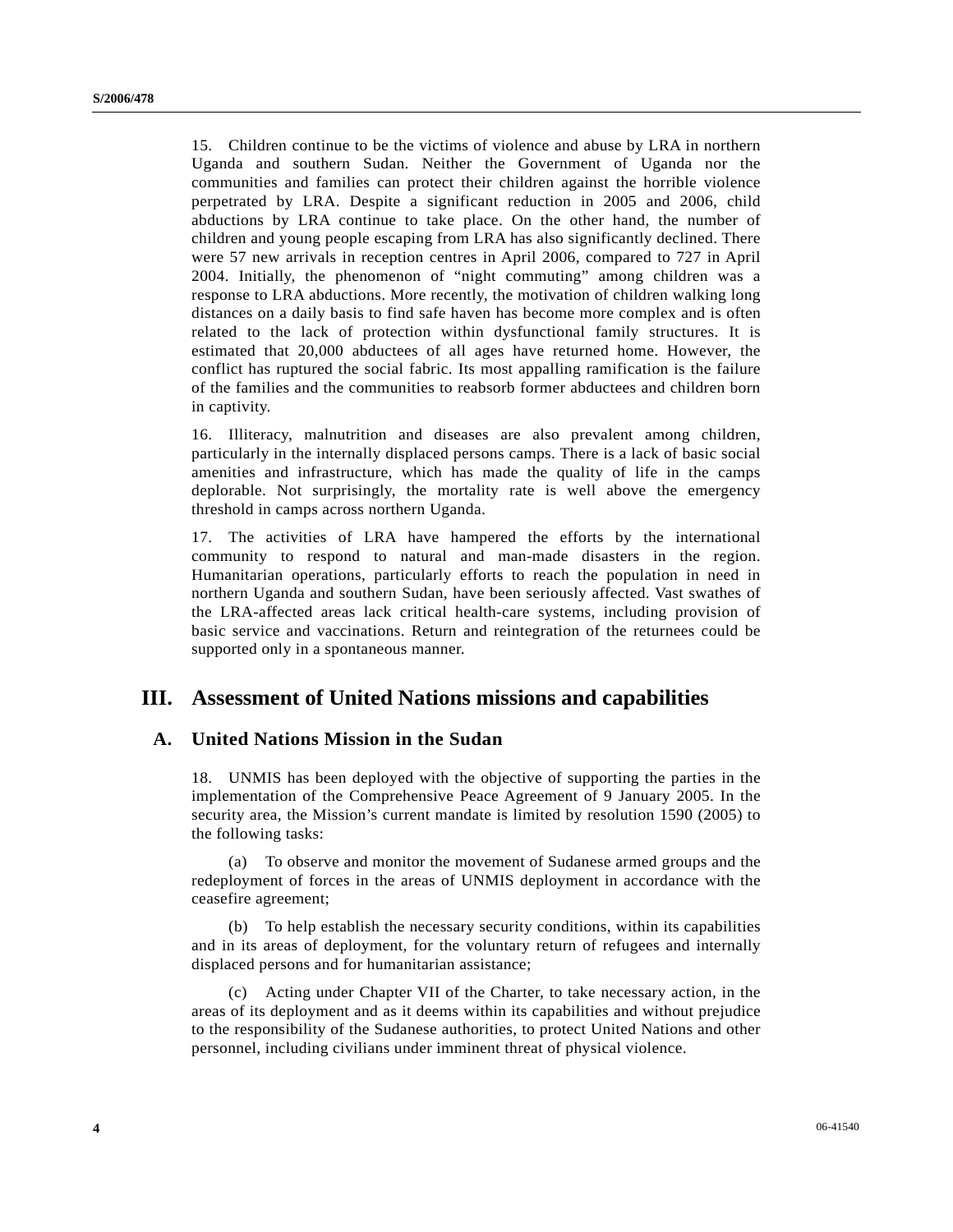19. With such a mandate, UNMIS operates with the usual Chapter VI force composition and configuration and has very few robust assets at its disposal. The military component is structured to provide support and security for monitoring and verification of the Comprehensive Peace Agreement, rather than to conduct operations which may require an offensive capability. Further, the 700 UNMIS soldiers spread thinly in 10 locations throughout Equatoria — an area the size of Austria — are essentially deployed to provide protection to United Nations installations and personnel and military escort to United Nations military observers and logistics, mine clearance, contingent-owned equipment and humanitarian convoys. The sector's air assets are currently limited to three transport helicopters, which do not have an attack capability. The aviation unit for that sector, which will provide additional transport capacity, is still arriving in the Mission area.

20. In resolution 1663 (2006), the Council urged UNMIS to "make full use of its current mandate and capabilities" against LRA. The present configuration of UNMIS allows the Mission to undertake regular patrolling by military observers, in known LRA areas. These patrols are escorted by small protection elements which, due to their size, scope and mandate, are limited to carrying out a minimum defensive capability.

21. It should also be recalled that the Comprehensive Peace Agreement (section 12 of the permanent ceasefire protocol) expressly states that the parties to the Agreement would assume full responsibility for dealing with foreign armed groups. Any robust operation against LRA or other foreign armed groups within the UNMIS operational area would need to be agreed upon with the parties to the Agreement. Such an activity would require an expanded mandate, but also an enhanced configuration of forces and more robust assets, specialized equipment and real-time intelligence.

22. With regard to the LRA threat in the Equatoria region of southern Sudan, UNMIS initiated in August 2005 an informal arrangement which has allowed it to meet regularly with the Sudanese Armed Forces (SAF) and the Sudan People's Liberation Army (SPLA) to liaise and share information collected by the United Nations military observer patrols. Weekly joint coordination meetings are held with both military organizations. As UNMIS becomes fully deployed in Equatoria, it will be in a position to further enhance intramission information-sharing and develop a consistent approach to dealing with the LRA issue, including in its security, disarmament, demobilization and reintegration and related public information aspects. The Mission will also enhance its capacity to share information with MONUC and with the United Nations country team in Uganda on the LRA matters relevant to those parties. UNMIS also meets regularly with Ugandan diplomats and the UPDF coordination office in Juba.

23. As provided for in the memorandum of understanding between the Governments of the Sudan and Uganda, which also includes the Government of Southern Sudan, UPDF operates in Equatoria against LRA, and is backed by air support. However, the memorandum of understanding expired earlier this year and has not yet been renewed. The combined strength of the SAF, SPLA and UPDF military presence in the Equatoria region is estimated at 50,000 personnel. By comparison, UNMIS has around 700 troops and a small reserve capacity.

24. Overall, the LRA threat is one aspect of general insecurity in Equatoria. There have been a number of attacks allegedly perpetrated by LRA since the start of 2006.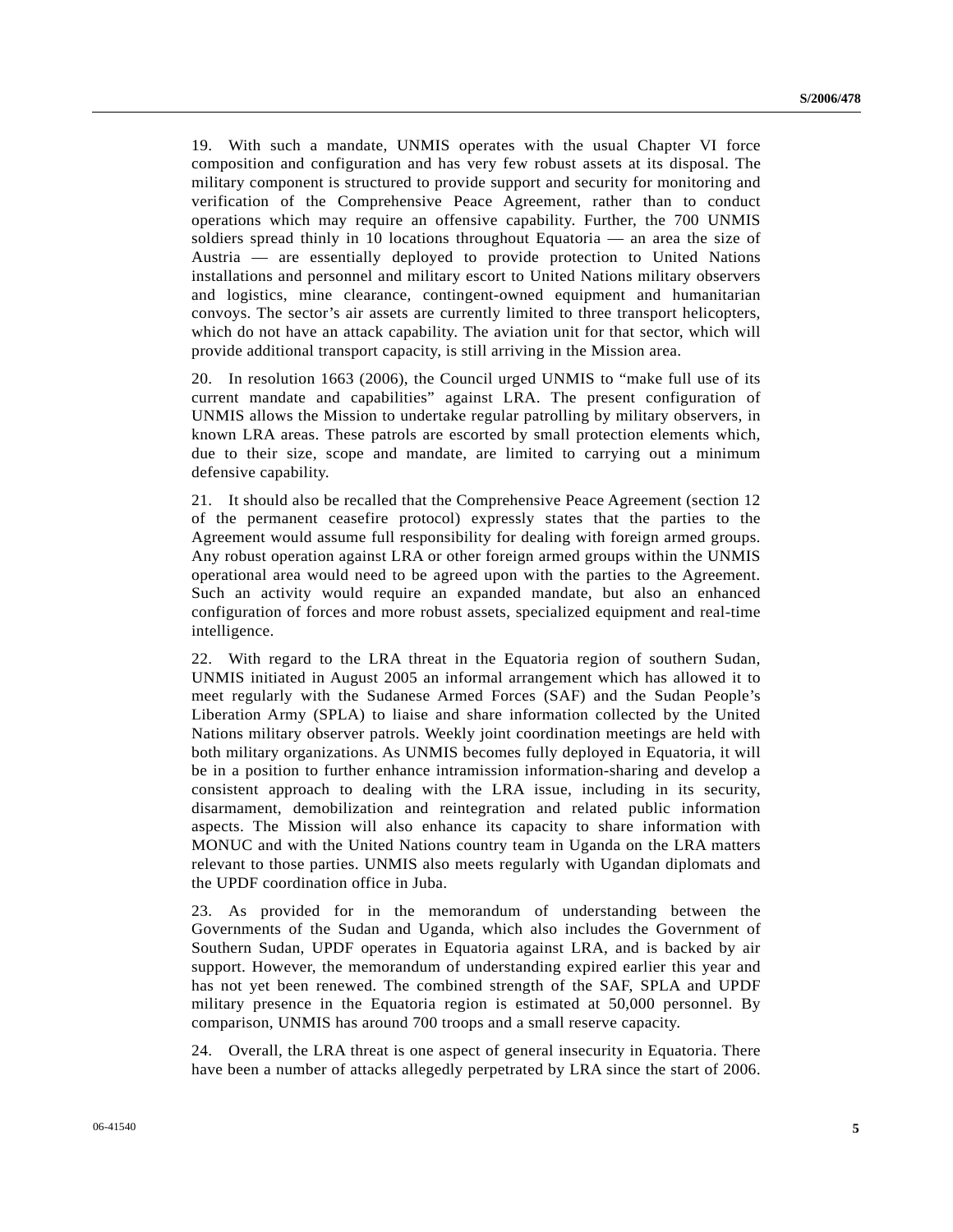It should be noted, however, that it is difficult to distinguish between LRA attacks and acts of banditry committed by non-LRA elements in the area. On 19 March, a group of some 80 to 150 armed individuals, believed to be LRA elements, attacked four installations in the town of Yambio, near the Sudanese border with the Democratic Republic of the Congo, engaging the small 37-strong Bangladeshi contingent. At the same time, they raided locations of non-governmental organizations in search of communications equipment and supplies. Following the recent deterioration of the security situation, UNMIS has restricted movements without armed escort in southern Sudan, which has obviously affected the delivery of humanitarian assistance and the return of internally displaced persons and refugees and has had a very negative impact on the lives of southern Sudanese.

25. UNMIS has no mandate to arrest and can only detain individuals who attack, or threaten to attack, United Nations personnel or installations or local populations within the immediate vicinity of United Nations installations. The capabilities of that particular United Nations mission to provide protection should be also taken into account. Detainees would have to be immediately handed over to the Sudanese authorities. While the Sudan is not a State party to the Rome Statute, it has signed a memorandum of understanding with the International Criminal Court pledging to hand over the indicted LRA leaders to The Hague.

#### **B. United Nations Mission in the Democratic Republic of the Congo**

26. Apart from its deadly attack on MONUC personnel that resulted in casualties among MONUC peacekeepers, including eight fatalities, in January 2006, LRA appears to be inactive in the eastern Democratic Republic of the Congo. There are indications that following the redeployment to the Democratic Republic of the Congo of a group headed by Commander Vincent Otti, other LRA leaders may be relocating to Garamba National Park and the border area between the Democratic Republic of the Congo and southern Sudan, seeking a safe haven. It is also believed that Joseph Kony is currently in the same area, although he was reported to be in southern Sudan in May 2006. His presence in southern Sudan may explain the alleged LRA attack on the outskirts of the city of Juba in June 2006, which killed nine civilians.

27. Through resolution 1565 (2004) and subsequent resolutions, MONUC is mandated, inter alia, to use force to deter attacks that could threaten the political process and to ensure the protection of civilians. Acting in support of the Government of National Unity and Transition of the Democratic Republic of the Congo, it should also assist the Congolese authorities in the maintenance of order; contribute to the improvement of the security conditions in which humanitarian assistance is provided; support operations of the Armed Forces of the Democratic Republic of the Congo (FARDC) to disarm foreign combatants; contribute to the successful completion of the electoral process by assisting in the establishment of a secure environment for free, transparent and peaceful elections; assist in the promotion and protection of human rights; and continue to cooperate with efforts to ensure that those responsible for serious violations of human rights and international humanitarian law are brought to justice.

28. As the elections approach, the highest operational priority will have to be accorded to promoting a secure environment for the electoral process. This task will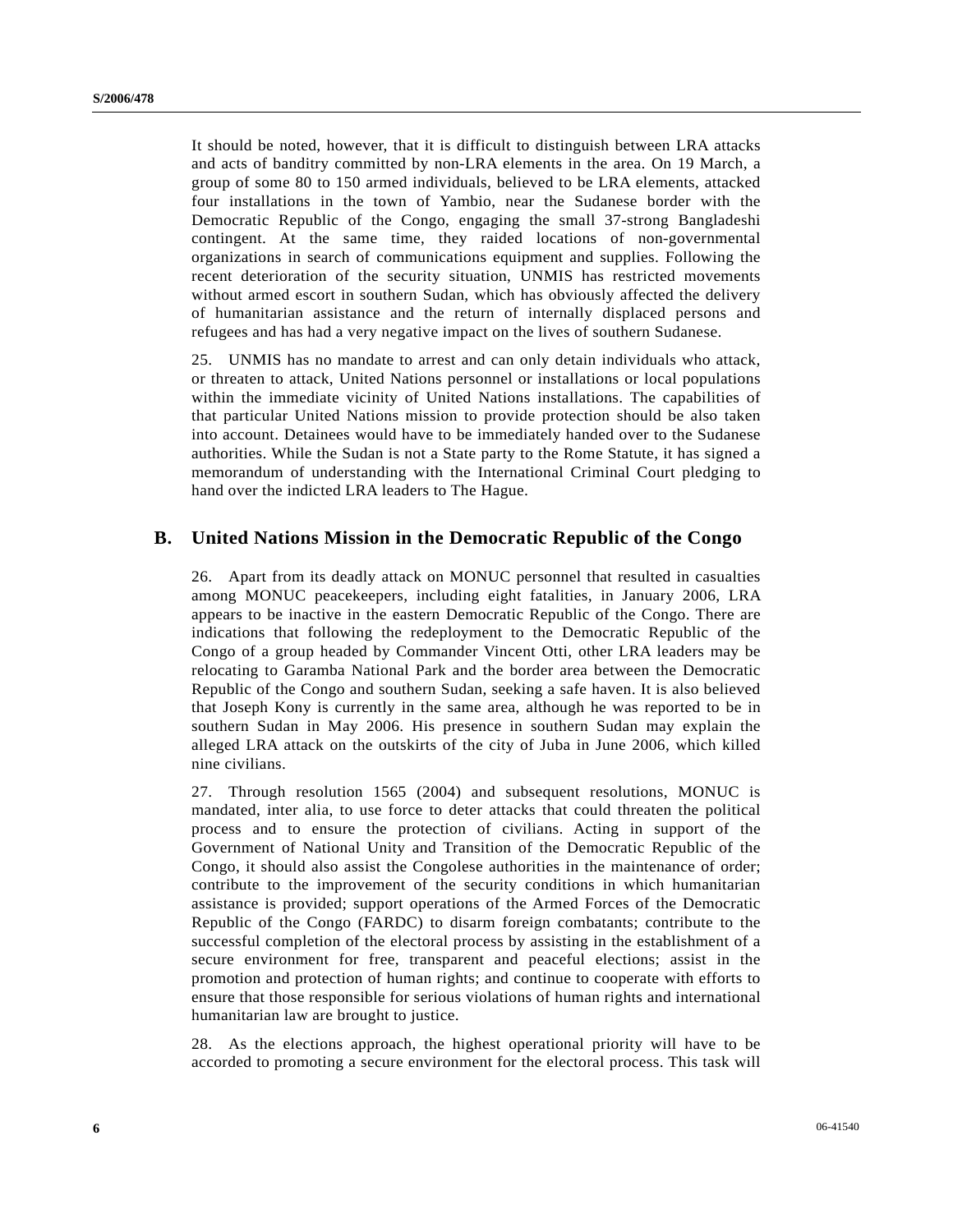temporarily limit the extent to which MONUC assets could be dedicated to pursuing foreign armed groups such as LRA, which is not assessed as being able to disrupt the electoral process in a major way. It should be recalled that security in the Democratic Republic of the Congo continues to suffer from thousands of Mayi-Mayi groups terrorizing the population in Katanga, thousands of troops of the Forces démocratiques de libération du Rwanda doing the same in the Kivus and the activities of rogue armed groups in Ituri. Protecting and ensuring the security of the population in those areas remains a very challenging task for FARDC and MONUC, with the limited capacity available to them.

29. In this connection, the MONUC military presence near Garamba National Park has been redeployed to Bunia to resume military operations against the remnants of the Ituri armed groups. MONUC operations in support of FARDC in LRA-affected areas of the Democratic Republic of the Congo will continue in the near future.

30. FARDC maintains a battalion close to Garamba National Park, which, according to the Government of the Democratic Republic of the Congo, is adequate to deal with the LRA threat. MONUC is prepared to provide time-limited logistical support for operations, within its capacity.

31. MONUC is aware of its mandate to detain the LRA leaders who have been indicted by the International Criminal Court, and would seek to do so if it came across them while carrying out its mandated duties. The captured LRA leaders would have to be immediately handed over to the Congolese authorities who, since the Democratic Republic of the Congo is a State party to the Rome Statute and has other agreements with the Court, would then be expected to hand over the suspects for arraignment in The Hague. As mentioned above, joint FARDC-MONUC operations against foreign armed groups, including LRA, will continue insofar as the MONUC capacity and mandate allow.

## **IV. Observations**

32. The implementation of the Comprehensive Peace Agreement in southern Sudan enhances the opportunity for peace in northern Uganda. However, peace will not provide all answers to the challenges created during two decades of conflict. Greater efforts by all concerned are required to address the root causes of the conflict in northern Uganda. Building mutual trust at all levels of interaction between the Government and the Acholi community, and supporting the process of reconciliation accepted by all stakeholders would help to counter the likelihood of a relapse into another national crisis.

33. Immediate prospects for a political settlement to the conflict in northern Uganda remain uncertain. While the peace mediation process associated with Betty Bigombe has stalled, international opinion is divided on whether either side will demonstrate sufficient will to seek a political solution.

34. The regional impact of the insurgency is a cause for further concern. LRA attacks and abductions in southern Sudan have slowed humanitarian action and have the potential to undermine the implementation of the Comprehensive Peace Agreement. The engagement between MONUC peacekeepers and LRA in January 2006 in Garamba National Park has underscored the need to further reassess the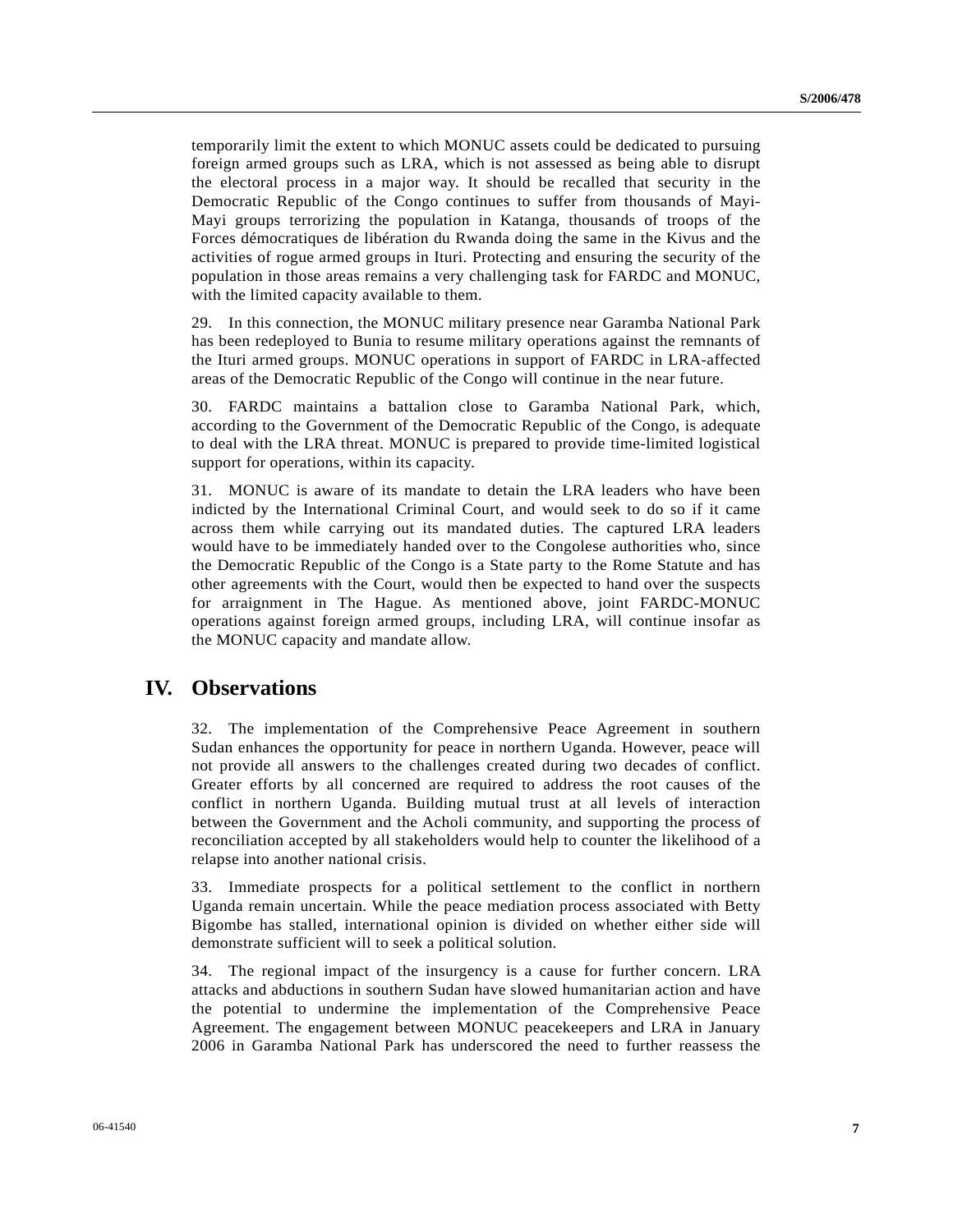security threat created by additional armed groups in the volatile eastern section of the Democratic Republic of the Congo.

35. I welcome the renewed engagement of the Government of Uganda and the Security Council to address the situation in the LRA-affected areas. I take note of the briefing to the Council by two senior ministers of the Government of Uganda on 19 April 2006 on the situation created by LRA in the region and their proposals on how best to address it. In view of the recent attacks in southern Sudan and the eastern Democratic Republic of the Congo, it is urgent to devise a coherent response by all stakeholders to the security threat created by LRA. I would like to reiterate that the solution to the long-running conflict lies in a well-coordinated approach that addresses the root causes of the conflict as well as its regional implications.

36. The crisis in northern Uganda goes beyond the confrontation of LRA with the Ugandan Government and the terror it has unleashed against the civilian population. It has been fuelled, in part, by the general resentment of the population in northern Uganda against perceived economic, political and social exclusion. If left unresolved, the long-standing resentment will continue to reproduce the conditions that gave rise to the initial insurgency in 1986. The primary responsibility to address the situation in northern Uganda, its humanitarian and human rights dimensions, and the underlying political problems, therefore lies with the Government of Uganda.

37. The decision to hold a national dialogue rests with the Government of Uganda. The United Nations stands ready to assist the Government of Uganda in that respect.

38. The fact that five leaders of LRA, including Joseph Kony and Vincent Otti, have been indicted by the International Criminal Court, was believed to have made them less approachable for negotiations. Nevertheless, recent contacts between the Government of Southern Sudan and Messrs. Kony and Otti, with the apparent knowledge of the Government of Uganda, suggest the possibility of a negotiated solution with LRA. However, such contacts also raise the issues of impunity and the responsibility of the Southern Sudanese authorities to apprehend the individuals indicted by the Court.

39. There continues to be a need to develop a credible and attractive disarmament, demobilization and reintegration programme that could help the Government of Uganda to address the needs of former combatants, in particular women, minors and people with disabilities. In doing so, it is necessary to ensure that such assistance will promote full reintegration of LRA ex-combatants into the communities of return and not alienate them further by privileging them over other vulnerable groups not associated with the fighting forces.

40. The humanitarian emergency will not be resolved until the necessary security conditions are created on the ground. This would require the building of confidence between the population of northern Uganda and the national army which has been associated with the suffering of these communities.

41. I note with satisfaction the improved cooperation between the external actors and the Government of Uganda on a number of issues critical to the settlement of the conflict in northern Uganda. The launching in Kampala, on 4 May 2006, of the Joint Monitoring Committee is particularly important. It is promising that the Committee, as a mechanism for the implementation of the emergency plan for humanitarian interventions in the LRA-affected areas in northern Uganda, brings together the Government, the donors, the United Nations system and its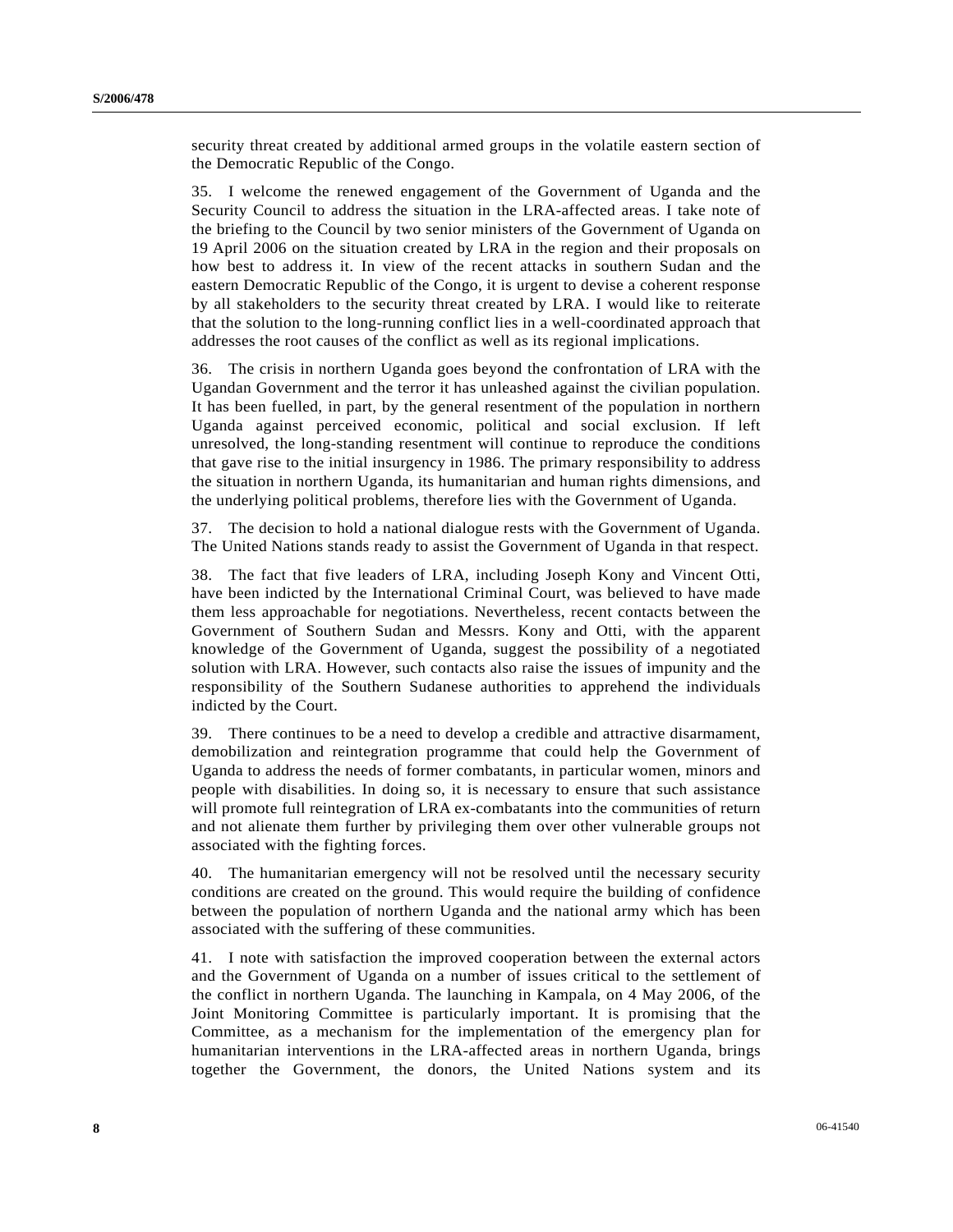humanitarian partners in addressing the immediate requirements for humanitarian assistance and reconciliation in northern Uganda. I urge the Government of Uganda to be fully committed to the implementation of the plan.

42. Despite the launch of the national policy on internally displaced persons by the Government and the commitment from the authorities to develop better mechanisms to address human rights violations in northern Uganda, there remain serious challenges in ensuring protection of the civilians affected by LRA activities. I would encourage the Government, with the support and collaboration of the international community, to provide appropriate resources to adequately implement the national policy on internally displaced persons.

43. The relations between OHCHR and the Government are based on the memorandum of understanding signed during the High Commissioner's visit to Uganda in January 2006. It provides for comprehensive promotion and protection of the OHCHR mandate throughout the country. The relations have so far been constructive, including in terms of dialogue and cooperation on human rights issues in the security sector, such as support for training of the military and the police forces, as well as possibly the administration of the penitentiary system, on human rights issues. In cooperation with the Uganda Human Rights Commission, OHCHR has engaged in establishing civil-military cooperation centres in all districts in northern Uganda, which are intended to enhance the protection of civilians and improve relations between security forces and civilians.

44. The United Nations stands for pacific ways and means of addressing the challenges created by LRA activities in northern Uganda and the Great Lakes region. The military solution to the LRA problem raises serious concern owing to the fact that many of the LRA fighters are abducted children and under-age soldiers who are forced to fight under the threat of death. Negotiating their surrender would be a more appropriate way of dealing with the problem of child combatants and should be the proposed solution.

## **V. Recommendations**

45. Several Member States have called for the establishment of a panel of experts to expose the sources of material and financial support for LRA. I invite Member States and Governments in the region, collectively or in their individual capacity, to examine what possible action they could take in respect of LRA sources of funding. As for the panel of experts, I leave it to the Security Council to decide on the opportuneness of establishing a new mechanism. However, efficient use of the existing panels operating in the region and expanding their mandates to include investigation on the backers and supply channels of LRA could be an option.

46. I also note the commitment of the Government of Uganda and the Core Group countries to finalize the national peace, recovery and development plan for northern Uganda. The plan would incorporate earlier projects for LRA-affected areas and would provide a framework for international involvement in the efforts to address the root causes and the implications of the LRA insurgency. To ensure ownership of the plan and enable it to function as an instrument of peacebuilding, I urge the Government to actively engage the leadership of the affected communities in northern Uganda. I also urge the Security Council to endorse this effort and support the implementation of the plan.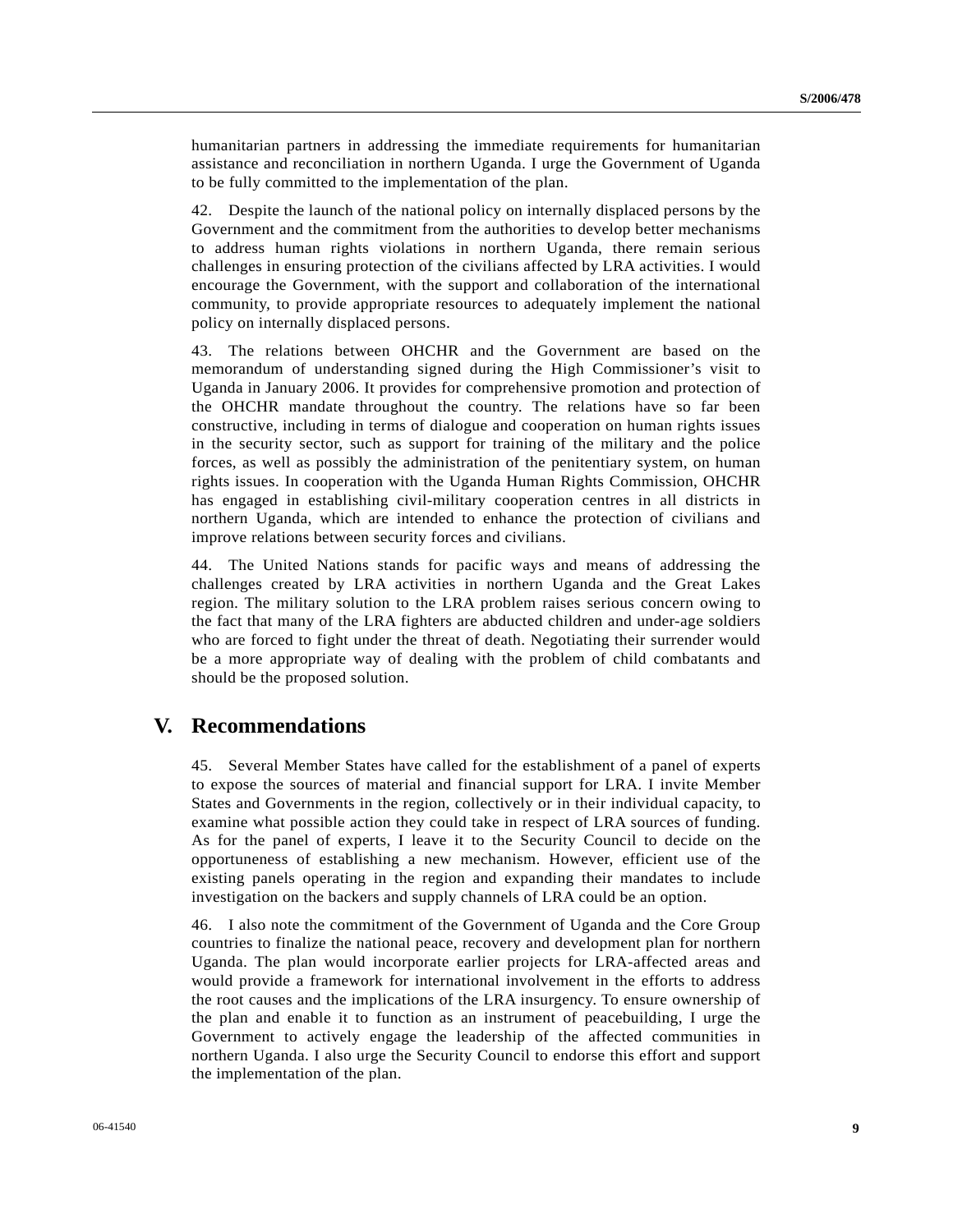47. The expanded role of the Core Group can provide valuable support for a comprehensive solution on the ground. I encourage the Core Group to continue its active collaboration with the Government of Uganda. I further encourage the member States of the Core Group to strengthen their collaboration and strive for the definition of a unified and comprehensive agenda of assistance to northern Uganda.

48. Furthermore, I urge the Core Group to work with the Government of Uganda on the issues of socio-economic reintegration of former LRA combatants and assistance to internally displaced persons and other affected groups within the broader framework of addressing the plight of the internally displaced communities. It is necessary to pursue a coherent policy to encourage the non-indicted middle and lower ranks of LRA to defect and seek reintegration. Such a policy must build upon the existing Amnesty Act of Uganda, ensuring the safety of former combatants and equal access with other vulnerable groups to opportunities for socio-economic advancement.

49. The Amnesty Commission of Uganda is an appropriate legal mechanism that could offer a number of advantages in addressing the implications of LRA activities. However, the Commission should pursue a robust and pragmatic approach in order to solve the problems and weaknesses related to the amnesty process, and to initiate follow-up activities to address the needs of ex-LRA combatants and the abductees. It would be particularly important to identify, without delay, an appropriate framework and guidelines to assist the Amnesty Commission and its partners in launching and sustaining socio-economic opportunities. The work of the Commission should be based on a solid information management system. Given the disruptive consequences of the LRA insurgency for the civilian population of northern Uganda, strong field capacity, with highly professional advocacy and counselling services, should be created. That would help the communities, families and individuals traumatized by the LRA insurgency to overcome the painful experience and return their lives to normalcy. The United Nations would be prepared to complement such efforts with technical advice and expertise. I would like to stress that without solid donor support, these initiatives may not be implemented in a timely and sustained manner. I therefore appeal to all potential donors to provide immediate support to the efforts of the Amnesty Commission in this area.

50. The idea of appointing a senior-level envoy to help the Government of Uganda to deal with the situation created by the LRA activities has been advocated by some Member States and the community of non-governmental organizations engaged in northern Uganda. President Yoweri Museveni agreed in principle to the idea of a senior-level envoy, but the mandate of such an envoy remains to be agreed upon. The Government of Uganda appears reluctant to accept a special envoy to deal with domestic issues. I would advise that, to be effective, the envoy should work together with the Government of Uganda, with the support of the Core Group and in consultation with other relevant actors, towards a negotiated settlement to the conflict leading to national reconciliation. The envoy should also ensure that the security concerns of the Governments in the region, created by the LRA presence within their borders, are addressed, and their responses are harmonized.

51. While recognizing the threat posed by LRA, I should like to reiterate that, since UNMIS and MONUC already have challenging tasks to perform in their respective areas of responsibility, they should channel their capacities and resources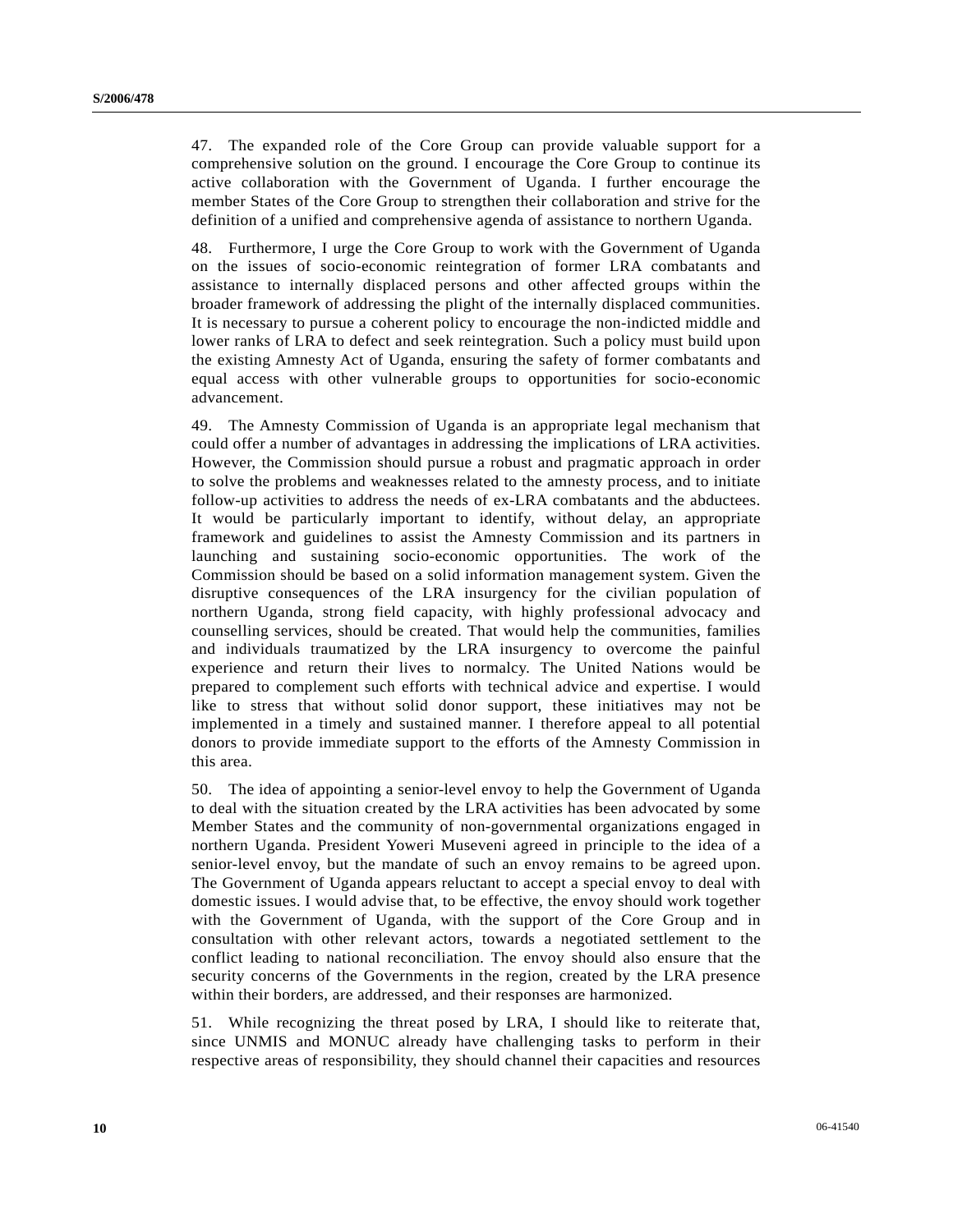primarily to address those challenges. UNMIS is in its final stage of deployment, while the implementation of the Comprehensive Peace Agreement continues to face considerable difficulties. Furthermore, UNMIS has carried out preliminary planning work for expanding United Nations operations in Darfur and is continuing to prepare for that operation, as called for in Security Council resolution 1679 (2006). MONUC is fully mobilized to support the efforts of the authorities of the Democratic Republic of the Congo to organize a credible and violence-free electoral process, which starts at the end of July and will extend at least into September.

52. Dealing with the regional implications of LRA activities lies within the area of national responsibility of the Governments in the region. UNMIS and MONUC can provide assistance, within their existing mandates and capabilities, but should not be seen as an alternative to authorities in the LRA-affected region in the maintenance of law and order.

53. As UNMIS reaches full operational capacity, it will be able, within the existing capabilities and in compliance with its rules of engagement, to establish a more formal framework of ground military patrols with helicopter support, subject to availability, which would provide a secure environment for United Nations operations, facilitate the delivery of humanitarian assistance and the promotion of human rights and make the area less benign for LRA and for other bandit activity. This could be done notwithstanding the severe operation constraints described above.

54. It should be emphasized that the countries of the region have an overwhelming capacity to address the LRA threat. If the Governments in the region find a mutually agreeable way to strengthen cooperation on the ground among their security forces, it could create a solid basis to deal more effectively with the lingering threat from LRA. However, I would urge them to seek a coherent approach to this challenge, which should be based on strict adherence to the provisions of international law, including respect for the inviolability of the internationally recognized borders and territorial integrity of the States affected by the activities of LRA and other illegal armed groups.

55. In the interest of good-neighbourliness among the countries of the region, the activities of LRA should be subjected to the scrutiny of a reliable mechanism that would help inform national decision makers on a continuous basis. There are already mechanisms in place, such as the "Tripartite Plus", where coordination and collaboration between the Government of Uganda and its neighbours can be strengthened. In addition, the agreement signed in Luanda in September 2002 between President Joseph Kabila of the Democratic Republic of the Congo and President Yoweri Museveni of Uganda provides the basic legal framework for both parties to discuss security concerns at their border areas, and work on a practical collaboration to solve these concerns. I therefore encourage the two Governments to engage in open bilateral discussions to address the present situation. The possibility of a direct engagement of FARDC against the LRA elements illegally present in the Democratic Republic of the Congo could be brought up during the discussions.

56. There is a need for the United Nations agencies to work closely with Member States with the requisite capacity in gathering and sharing more information about LRA. From a security standpoint, accurate and real-time intelligence is essential in limiting and, possibly, preventing LRA activities. UNMIS and MONUC already exchange regular information on LRA at senior mission and sector levels, as well as